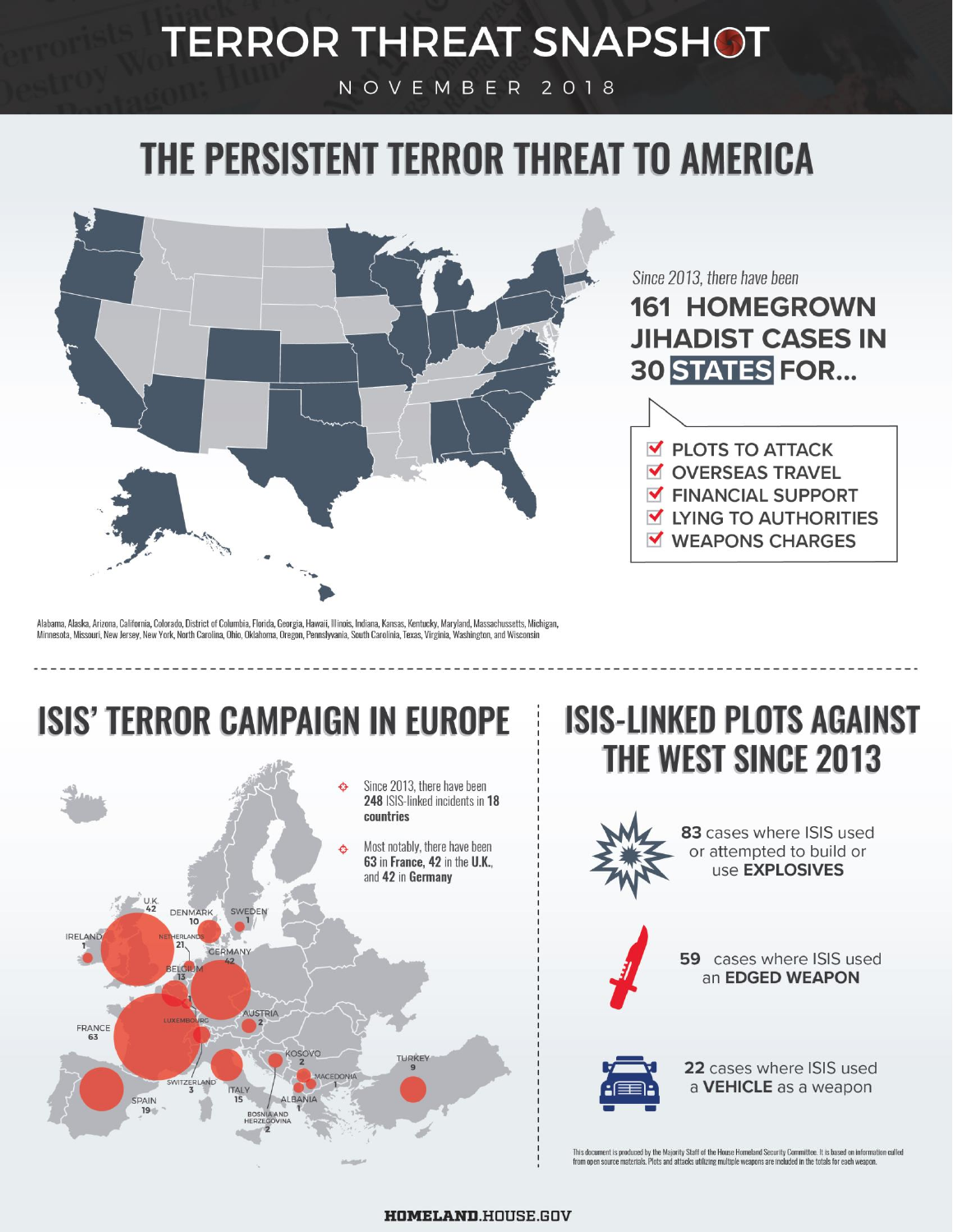#### **KEY POINTS<sup>1</sup>**

- Five senior members of the Taliban, Mohammad Fazl, Mohammed Nabi, Khairullah Khairkhwa, Abdul Haq Wasiq, and Noorullah Noori [have all been appointed as members](https://www.nytimes.com/2018/10/31/world/asia/taliban-five-guantanamo-qatar.html)  [of the terrorist organization's political office in Qatar.](https://www.nytimes.com/2018/10/31/world/asia/taliban-five-guantanamo-qatar.html) The men, collectively known as the Taliban Five, are former inmates of the American prison at Guantanamo Bay. The men were released as part of an exchange deal to ensure the release of Sgt. Bowe Bergdahl in 2014.
- [October 23, 2018:](https://www.ice.gov/news/releases/ice-dallas-officers-remove-kazakhstani-man-convicted-concealing-evidence-boston) Dias Muratovich Kadyrbayev, 24, a citizen of Kazakhstan, who in June 2015 was convicted of conspiracy to obstruct justice and disposing of incriminatory items from Dzhokar Tsarnaev's room, was deported to his native Kazakhstan. Kadyrbayev was sentenced to six years in prison in 2015, but was transferred to ICE custody in August 2018. His actions are considered aggravated felonies under the Immigration and Nationality Act.
- The Pakistani government [has released Mullah Abdul Ghani Baradar,](https://www.npr.org/2018/10/26/660853896/pakistan-releases-taliban-co-founder-in-possible-overture-to-talks) cofounder of the Afghan Taliban. Arrested in 2010, Baradar was the second most senior member of the Taliban. The release appears to have been a goodwill gesture to bring the Taliban, the Afghan government, and the U.S., as talks have been underway in Qatar.
- [October 31, 2018:](https://www.cbsnews.com/news/ahmad-suhad-ahmad-arrested-in-sting-operation-showed-agents-how-to-build-bombs-feds-say/) Ahmad Suhad Ahmad, 30, an Iraqi refugee now U.S. citizen living in Tuscon, Arizona, has been charged with distributing instructions on how to make explosives. Ahmad told an undercover informant that he had learned how to make improvised explosives during the war in Iraq. He traveled to Las Vegas to demonstrate to the undercover informant how to construct the device, before he was arrested.

#### **HOMEGROWN ISLAMIST EXTREMISM**

 Cases of homegrown Islamist extremism in the U.S. continue to be an issue of concern. Since 2013, there have been 161 homegrown jihadist cases in the United States.

#### **Recent Developments**

 $\overline{\phantom{a}}$ 

- [October 15, 2018:](https://www.sacbee.com/news/local/crime/article220041950.html) U.S. Magistrate Judge Edmund F. Brennan has ordered an extradition hearing for Omar Ameen, who in August was arrested by the FBI for being a member of ISIS and is wanted in his native country of Iraq for shooting a police officer. The extradition trial will take place on February 25, 2019.
- [October 23, 2018:](https://www.al.com/news/birmingham/2018/10/22-year-old-woman-living-in-alabama-worked-to-facilitate-support-for-al-qaeda-feds-say.html) Alaa Mohd Abusaad, 22, of Tuscaloosa, Alabama, was arrested for providing material support to Al Qaeda, a designated foreign terrorist organization. Abusaad sent money to Al Qaeda and showed an undercover FBI informant how to do the same. If convicted she faces up to 20 years in prison and a \$250,000 fine.
- [October 25, 2018:](https://www.justice.gov/opa/pr/ohio-man-arrested-and-charged-attempting-travel-join-isis) Naser Almadaoji, 19, an Iraqi-born naturalized U.S. citizen living in Columbus, Ohio, was arrested for attempting to provide material support to ISIS. Almadojji

<sup>&</sup>lt;sup>1</sup> Unless otherwise specified, incidents included in this report span October 1 through October 31. All figures are based on open-source and government data compiled and analyzed by the Majority Staff of the Homeland Security Committee.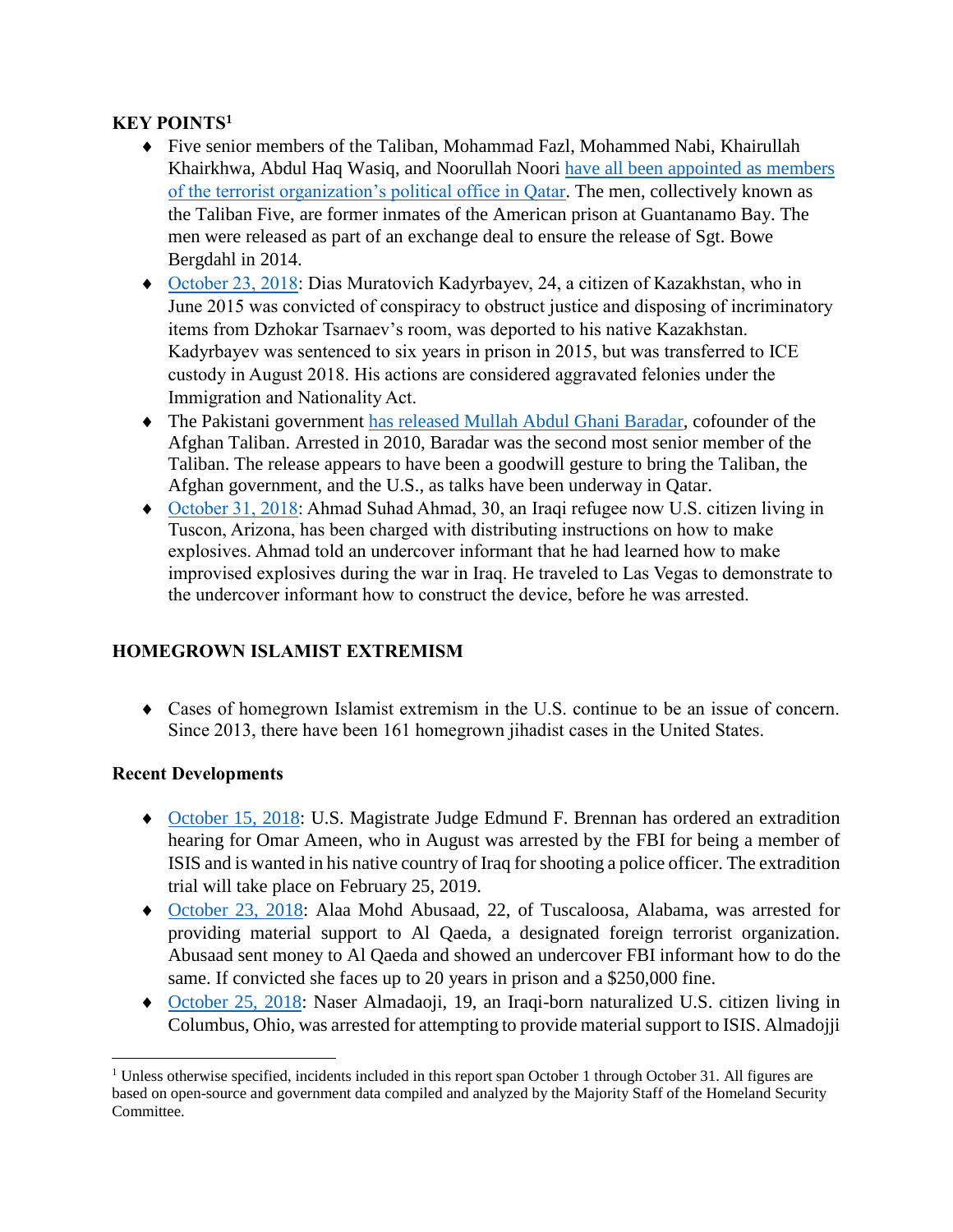attempted to fly to Afghanistan via Kazakhstan, to join ISIS. He faces up to 20 years in prison.

- [October 26, 2018:](https://www.toledoblade.com/local/courts/2018/10/26/Man-funding-terrorism-sentenced-to-six-years-in-prison/stories/20181026093) Asif Ahmed Salim, 37, of Toledo, Ohio, was sentenced to six years in prison and life-time supervised release for concealment of financing terrorism. In 2009 Salim provided funds to Anwar al-Awlaki and was arrested with his brother and codefendant Sultane Roome Salim.
- [October 28, 2018:](https://www.sfgate.com/news/crime/article/Ex-police-officer-appeals-conviction-in-terror-13342949.php) Nicholas Young, a former D.C. Metro Transit Police officer who is on trial for attempting to provide material support to ISIS, has filed an appeal stating that Nazi memorabilia shown by prosecutors had "irreparably tarred" his reputation before the jury, and violated his right to a fair trial. His appeal will be heard on November 1.
- [October 30, 2018:](https://www.justice.gov/usao-edpa/pr/algerian-terrorist-sentenced-15-years-imprisonment) Ali Charaf Damache, 53, an Irish-Algerian citizen, who in 2011 was indicted by the Eastern District of Pennsylvania on conspiracy to provide material support to terrorists and attempted identity theft to facilitate an act of terrorism, was sentenced to 15 years in prison. Damache was extradited from Spain in 2017 following his arrest.

#### **ISIS IN THE WEST**

#### **Recent Developments**

- [October 2, 2018:](https://www.dw.com/en/spain-dismantles-islamic-state-ring-operating-in-jails/a-45731751) Spanish authorities dismantled an ISIS ring spanning 17 prisons across the country. The network consisted of 25 inmates who intended to radicalize fellow prisoners. There were no concrete plans to carry out specific attacks, but rather to create a "prison front" dedicated to the terrorist organization.
- [October 5, 2018:](https://www.smh.com.au/national/nsw/jihadi-bonnie-and-clyde-guilty-of-terrorism-plot-20181005-p50833.html) Sameh Bayda and Alo-Bridget Namoa, both 21, of Sydney, Australia, were found guilty of plotting to carry out an attack on behalf of ISIS. The couple planned to detonate an IED and use a bladed weapon to attack civilians on New Year's Eve 2015. The couple did not follow through with the attack and were arrested. Australian security services found ISIS propaganda on their phones, including selfies giving the ISIS salute. The couple will be sentenced on December  $7<sup>th</sup>$ .
- ◆ [October 8, 2018:](https://globalnews.ca/news/4526514/canadian-isis-caught-in-turkey/) Muhammad Ali, 28, of Toronto, Canada, has been captured by SDF forces as he attempted to flee Syria to Turkey. Ali left Canada to join ISIS in 2014 and acted as a sniper. He also advocated for the terrorist organization on social media. He is currently being held by SDF forces.
- [October 10, 2018:](http://www.balkaninsight.com/en/article/prosecution-reveals-isis-plans-to-destabilize-kosovo-10-10-2018) Six Kosovar nationals were indicted in Pristina, Kosovo for planning to carry out attacks on behalf of ISIS. The list of targets included Orthodox churches, the Israeli national soccer team, and targets in both Belgium and France. The group also intended to create a network by recruiting suicide bombers in Kosovo.
- [October 19, 2018:](https://www.bbc.com/news/uk-england-tyne-45917767) Abdulrahman Alcharbati, 32, a Syrian-born man living in Newcastle upon Tyne, U.K., was found guilty of six counts of sharing terrorist material. Alcharbati posted 70 times on Facebook promoting ISIS. He was also found guilty of possessing a bomb-making manual.
- ◆ [October 19, 2018:](https://edition.cnn.com/2018/10/19/uk/anjem-choudary-release-intl/index.html) Anjem Choudary, 51, a Muslim preacher jailed in 2016 for publicly inviting support for ISIS, has been released from Belmarsh prison in London, U.K.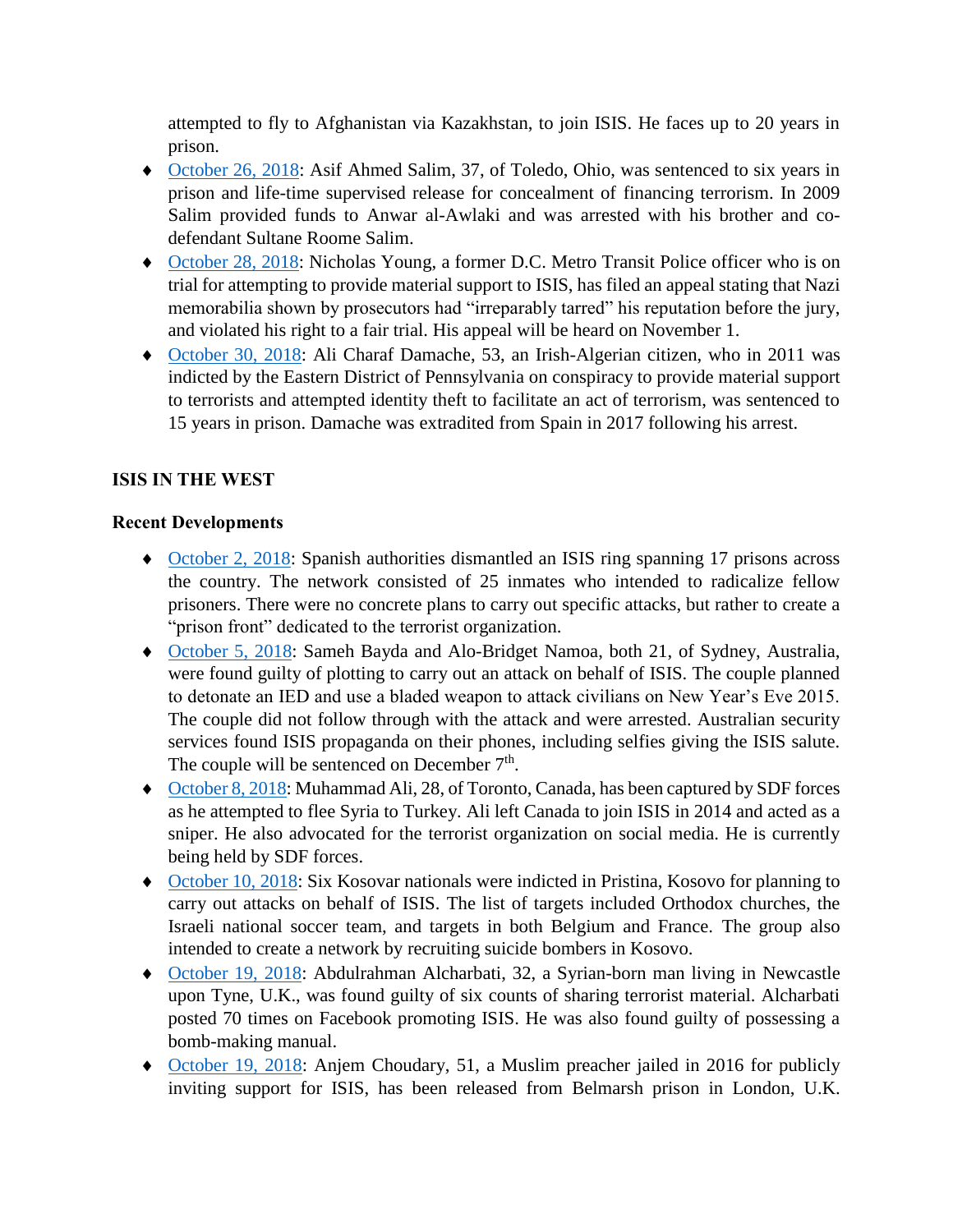Choudary was halfway through a five-and-a-half-year sentence. He has been released with strict supervision to a probation hostel, as opposed to going home. Days before his release he was added to a U.N. list of sanctioned individuals, which has frozen his assets and institutes a travel ban.

- [October 25, 2018:](https://www.washingtonpost.com/world/europe/germany-syrian-goes-on-trial-for-alleged-is-membership/2018/10/25/4990bd24-d872-11e8-8384-bcc5492fef49_story.html?utm_term=.4eca31ca317b) Faisal A. H., a 26-year-old Syrian man living in Germany, has gone on trial for being a member of ISIS. Prosecutors claim that Faisal fought as a member of the terrorist group in Syria, before traveling to Germany at the end of 2014.
- [October 26, 2018:](https://www.cbc.ca/amp/1.4880418) Othman Hamdan, a Jordanian refugee living in Canada, has been ordered deported from the country. Hamdan, who in 2017 was acquitted of terrorism charges, was ruled to be a danger to the security of Canada by the Immigration and Refugee Board of Canada. He strongly advocated on behalf of ISIS and disseminated attack instructions in addition to propaganda.

#### **THE CAMPAIGN AGAINST ISLAMIST TERROR**

#### *ISIS*

#### **Operations Against ISIS**

- [October 6, 2018:](https://www.thestar.com.my/news/nation/2018/10/06/special-branch-detain-7-foreigners-1-msian-with-salafi-jihadi-links/) Malaysian authorities arrested eight men with suspected ISIS ties across Malaysia. Five Europeans, one North American, and one native Malaysian who either taught at or attended an Islamic learning center were accused of attempting to set up a center to teach Salafi Jihadism. In addition to ISIS ties, the group is suspected of being connected to other Islamist extremist groups.
- [October 26, 2018:](https://www.usnews.com/news/world/articles/2018-10-26/russias-fsb-says-detained-six-is-members-plotting-attacks-in-moscow) Russian security cervices claim to have broken up an ISIS cell in Moscow. The FSB states that the group was planning to carry out attacks using guns and IEDs.

#### **Recent Non-Western ISIS Plots/Attacks**

 [October 30, 2018:](https://www.reuters.com/article/us-mideast-crisis-iraq-islamic-state/islamic-state-claims-responsibility-for-attack-on-shiites-in-iraq-idUSKCN1N42N3) ISIS claimed responsibility for an attack on Shiite Muslims on a pilgrimage to northeastern Iraq. A roadside bomb detonated killed three as they walked to a holy site in Khanaqin.

#### *BOKO HARAM*

#### **Recent Boko Haram Attacks**

• [October 17, 2018:](http://time.com/5426755/second-nigerian-aid-worker-killed-boko-haram/) Militants executed a second hostage after a negotiation deadline expired. The aid worker was one of three workers were kidnapped by the terrorist group during an assault on a military compound. Nigerian President Muhammadu Buhari stated that the government "did everything possible."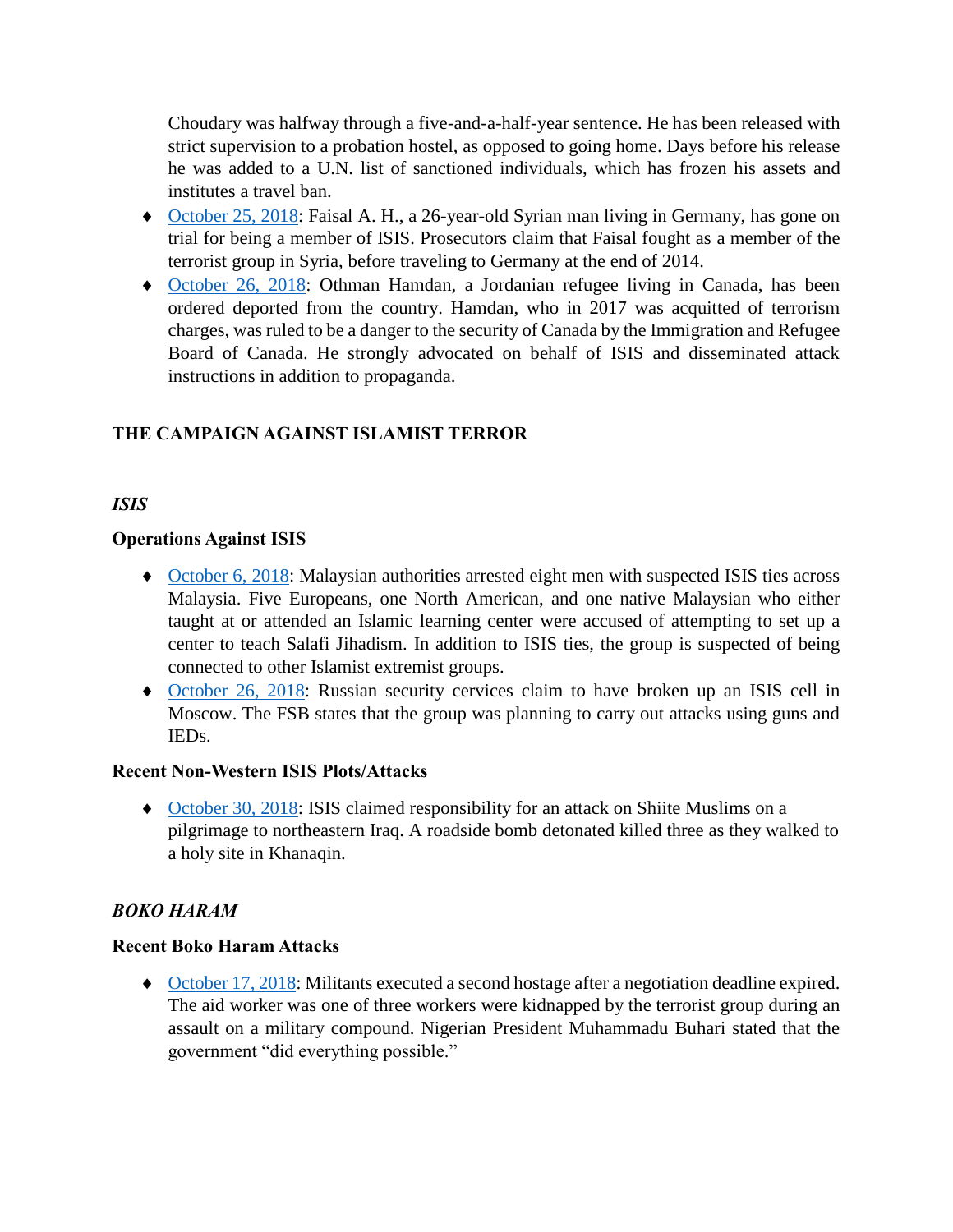#### *TALIBAN*

#### **Recent Taliban Attacks**

 [October 21, 2018:](https://thehill.com/policy/defense/412489-us-general-was-wounded-in-attack-in-afghanistan) The Taliban claimed responsibility for an attack on a security conference in Kandahar province, Afghanistan that left U.S. Brigadier General Jeff Smiley wounded and killed Kandahar's police chief and intelligence chief. The Taliban stated the target of the attack was U.S. Army General Scott Miller, the commander of U.S. and NATO forces in Afghanistan.

#### *Al QAEDA*

#### **Recent Al Qaeda Attacks**

 [October 4. 2018:](https://www.longwarjournal.org/archives/2018/10/al-qaeda-branch-claims-ied-on-tunisian-soldiers.php) Al Qaeda in the Islamic Magreb claimed responsibility for an IED attack on Tunisian soldiers in Kasserine, Tunisia, which left one dead and five wounded.

#### *AL-SHABAAB*

#### **Operations Against Al-Shabaab**

- [October 16, 2018:](https://thehill.com/policy/defense/411621-us-airstrike-kills-60-al-shabaab-militants) A U.S. airstrike in Haradere, Somalia left 60 militants dead. The strike took place after partner forces on the ground came under small arms fire from terrorists.
- [October 25, 2018:](https://www.voanews.com/a/au-force-says-key-al-shabab-commander-killed-/4629214.html) African Union forces report that the chief finance controller for Al Shabaab was killed in an ambush. The unnamed individual was the head of tax collection for the Lower Shabelle region, Somalia.

#### **Recent Al-Shabaab Attacks**

 [October 10, 2018:](https://www.reuters.com/article/us-kenya-security/al-shabaab-attack-kills-two-kenyan-teachers-idUSKCN1MK0SY) Militants attacked a school in Mandera county, Kenya, killing two teachers. The attackers threw an explosive device at a house at the school, before fleeing when military reservists guarding the school opened fire.

#### *SELECT PLOTS/ATTACKS BY OTHER ISLAMIST EXTREMISTS*

- [October 2, 2018:](https://www.thelocal.fr/20181002/11-arrested-after-french-anti-terror-police-raid-muslim-association) French security services launched a sweeping counter terrorism raid in Grande-Synthe, France, arresting 11 individuals for ties to terrorism funding. The unnamed individuals were part of the Shiite Muslim Association Centre Zahra France, an organization long-suspected by French authorities of supporting an array of terrorist groups.
- ◆ [October 4, 2018:](https://www.bbc.com/news/uk-england-birmingham-45745176) Safwaan Mansur, 22, of Birmingham, U.K., and Hanzalah Patel, 22, of Leicester, U.K., were formally charged with preparation to commit terrorist acts. The two men were planning to travel to Syria in 2017 to carry out acts of terrorism. Both men will appear in court for trial at a later date.
- [October 8, 2018:](https://www.reuters.com/article/us-libya-security-egypt/east-libyan-forces-arrest-major-militant-suspect-wanted-by-egypt-idUSKCN1MI149) Hisham al-Ashmawy, a former Egyptian special forces officer turned terrorist, has been apprehended by the Libyna National Army in eastern Libya. Al-